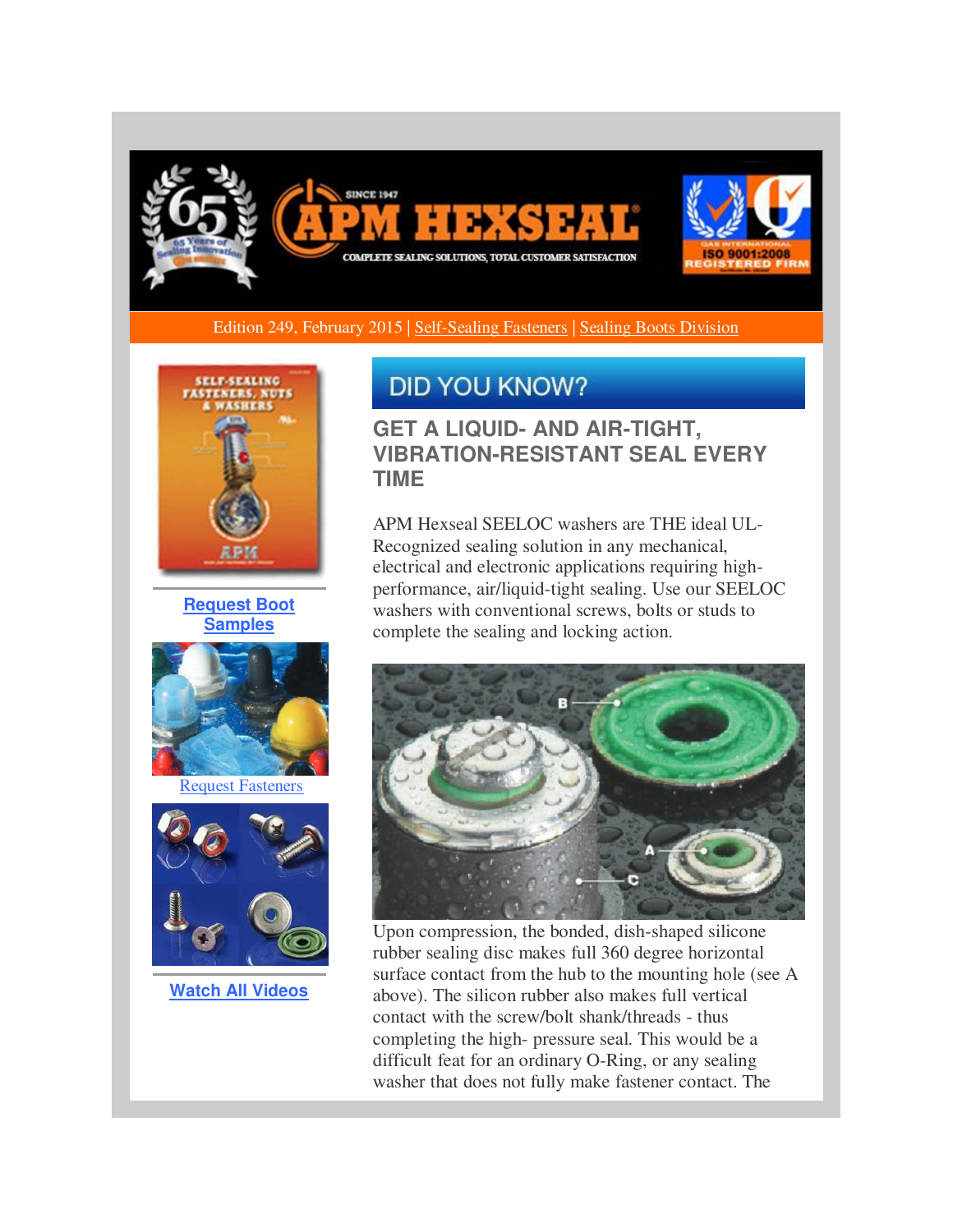

**Email:** [info@apmhexseal.com](mailto:info@apmhexseal.com)



SEELOC silicone contact surface landscape features a continuous ridge (see B), creating a contoured sealing barrier, as well as a periphery locking joint, when used for mounting on a protruding round extended surface  $(see C).$ 

SEELOC washer technology is perfect for:

- Extra-large holes
- Odd-shaped adjustment slots
- Contaminant exposure (i.e., salt spray, ozone, vapors, UV, lubricants, cleaning solvents, etc.)

#### **SEELOC®**

washers consist of silicone rubber bonded to formed stainless steel washers, and are designed for a variety of electrical and mechanical applications. **SEELOC®** washers are



used with conventional screws, bolts or studs to complete the sealing and locking action. UL Recognized (UL Type 4X/6 enclosures) and IP66/68 water ingress rated, SEELOC® is an ideal sealing solution in a wide variety of mechanical, electrical and electronics applications that require high-performance, air/liquidtight sealing.

## **ASK APM**

**WHY NOT JUST USE A LIQUID ADHESIVE FOR SEALING INSTEAD OF YOUR EMBEDDED O-RING SEALING FASTENERS?**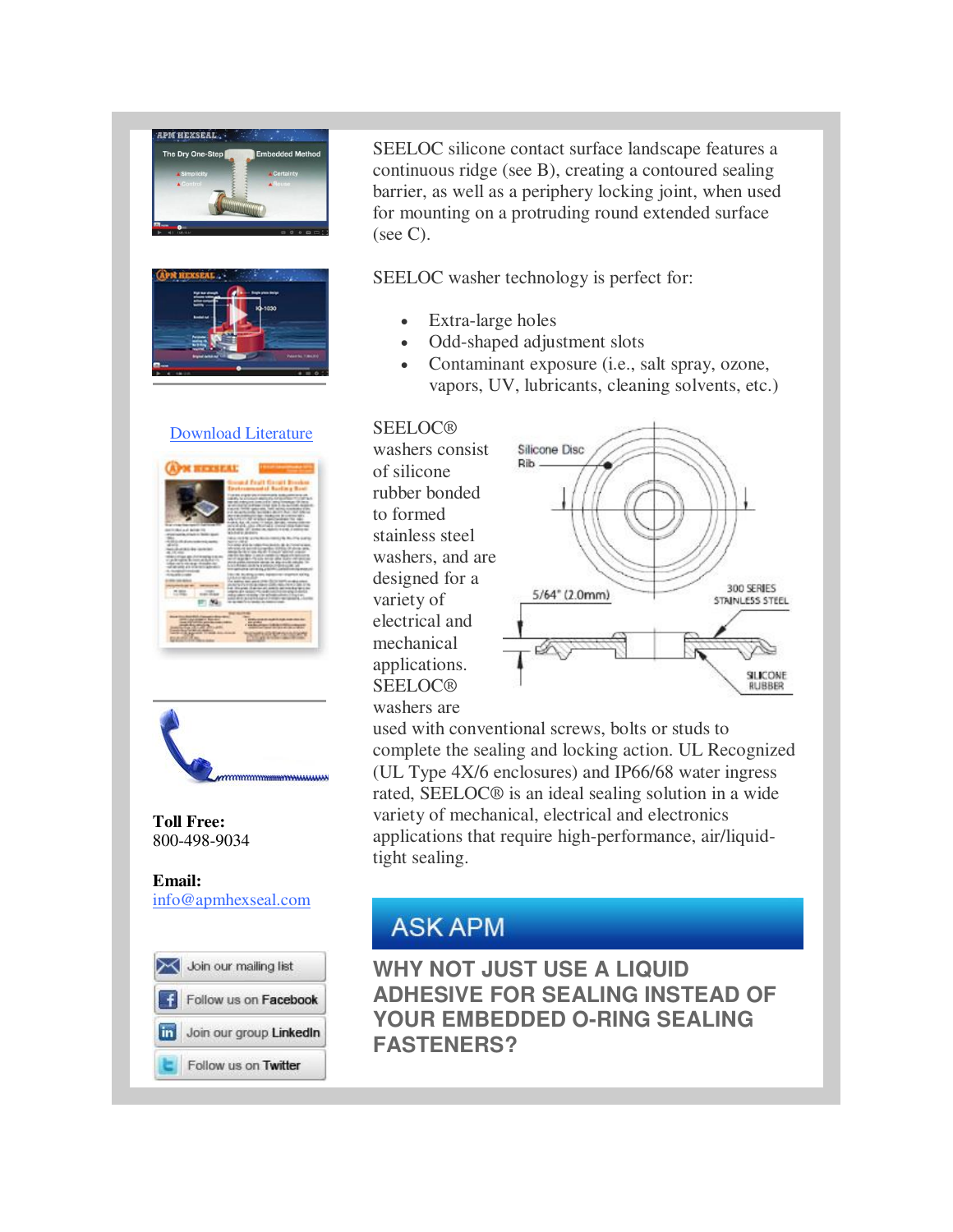





Both technologies share the goal of high-pressure sealing, but that's where the similarities end. The APM [O-Ring](http://r20.rs6.net/tn.jsp?f=001NGVO_AmjkIiwyyn3DSgqen-hNv2t4K0JjHLahY8VzpsLFbFt2m1yXQKFe6AiZEhkQAA977bmQNQFLkCp14YyzNnZVc2tgeZTXvx_wSmHmolzdsH6HiHeyFdy19Ak1ZHgijxj4TH_TtOmKvqFv6hp_l0s04MAzmh0svfo2G67BPbK5kWERXgoTb1W68bUqVifu_tpG1dtR5T6LgXsBRLV1F6XcE2Nl3W-j438EvmPjBUDN0pAfyfeKgaAjFZTnwb5nBrw9d-abxVWJG9-Uv5v2Uvkdi8EaZHR7Me6ai65y9DNY2_UwlOvwBpuYseY_jnZ&c=_NiZWoUiv9lbgd1bVUhpEgUuNLMsHKQmZmjL0NGGtoYhlA4T5_BUmg==&ch=lIWEGYIyKVLUt5Zh2hQYb9yU0OdQiMCFjAqFrCtJ0yFn6r21lbCspQ==)  [washer design](http://r20.rs6.net/tn.jsp?f=001NGVO_AmjkIiwyyn3DSgqen-hNv2t4K0JjHLahY8VzpsLFbFt2m1yXQKFe6AiZEhkQAA977bmQNQFLkCp14YyzNnZVc2tgeZTXvx_wSmHmolzdsH6HiHeyFdy19Ak1ZHgijxj4TH_TtOmKvqFv6hp_l0s04MAzmh0svfo2G67BPbK5kWERXgoTb1W68bUqVifu_tpG1dtR5T6LgXsBRLV1F6XcE2Nl3W-j438EvmPjBUDN0pAfyfeKgaAjFZTnwb5nBrw9d-abxVWJG9-Uv5v2Uvkdi8EaZHR7Me6ai65y9DNY2_UwlOvwBpuYseY_jnZ&c=_NiZWoUiv9lbgd1bVUhpEgUuNLMsHKQmZmjL0NGGtoYhlA4T5_BUmg==&ch=lIWEGYIyKVLUt5Zh2hQYb9yU0OdQiMCFjAqFrCtJ0yFn6r21lbCspQ==) provides the user with a pre-assembled, one-piece fastener, ready to be installed in one stepeliminating dependence on the

installer to apply the correct amount of sealant/compound. Its inherent geometric chamber and nested O-Ring creates the perfect solution for maximum sealing and



service reusability which is the result of a unique patented asymmetrical-shaped chamber.

Other benefits to APM Embedded O-Ring that you don't see in liquid adhesive solutions:

- Clamped 360° metal-to-metal contact
- O-Ring system allows full torquing with sealing integrity
- 360° metal-to-metal head-panel contact
- Seals to 20,000 psig/vacuum against internal/external gas/liquid leakage
- Ability to reuse multiple times due to minimum O-ring friction
- Temperature range: -160°F to +500°F (-106°C to  $+260$ °C)
- UL Recognized, RoHS Certified

Read our **[white paper](http://r20.rs6.net/tn.jsp?f=001NGVO_AmjkIiwyyn3DSgqen-hNv2t4K0JjHLahY8VzpsLFbFt2m1yXQKFe6AiZEhkDD-VPjFis3Q6WXcsfHEQ8z4rMc_wJm0JuL8xPTWHRwtJ-BqivCLS6sQC1-fr00VKDbHKA9-Dwa9OZNFx9Tc4yZykvj5ajECFs1VGzoE2VUrIm3t2P720brvktkSXZCgVVdtySLWYOZ5xJ3ZxNtTVDHxua7x8d49X8PYVarfM_d9Hd08xrDEDgf1J-mfdBeGPc1XkR2J1HmDq0B8QT1tCAgwhTxM5akHSmX4gFdc9CSFRmPGDtfJPKdl-X6GyCv2Tnu9f5wb0EobbMw2p0lUBDJfx3S7qrzsG3NzQ9DIEYE29qO1mQkj86w==&c=_NiZWoUiv9lbgd1bVUhpEgUuNLMsHKQmZmjL0NGGtoYhlA4T5_BUmg==&ch=lIWEGYIyKVLUt5Zh2hQYb9yU0OdQiMCFjAqFrCtJ0yFn6r21lbCspQ==)** *Self-Sealing Fastening Without Chemistry.*